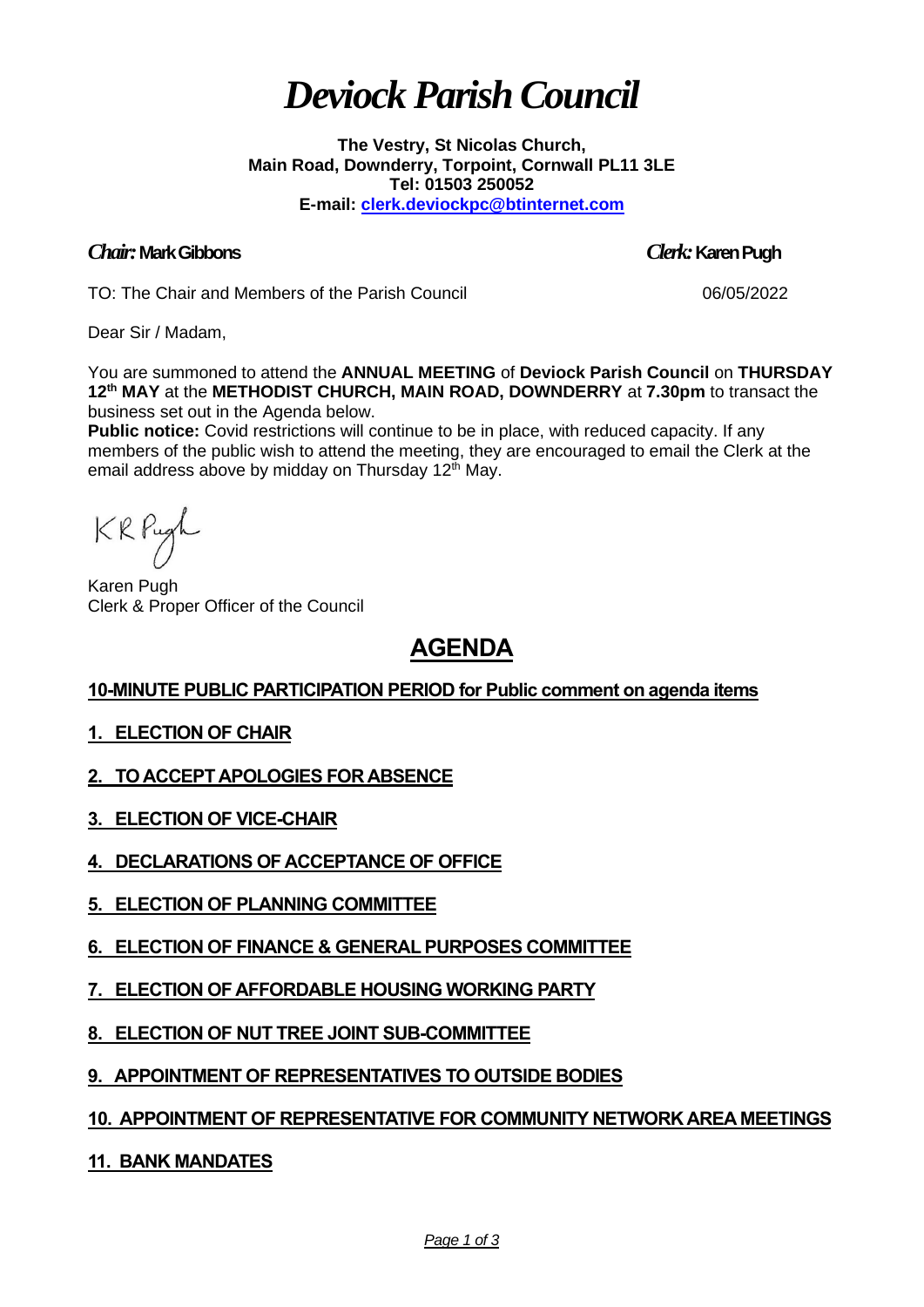# **12. COUNCILLORS' ACCEPTANCE OF RECEIVING COUNCIL COMMUNICATIONS BY EMAIL.**

# **13. COUNCILLORS' ALLOWANCES**

# **14. COUNCILLORS' EXPENSES**

### **15. REGISTER OF MEMBERS' INTERESTS (RMI)**

#### **16. MINUTES:**

- **16.1.** To approve the Minutes of the Ordinary Meeting of **14 th April 2022** as a correct record.
- **16.2.** Matters arising from the Minutes *(not appearing elsewhere on the agenda)*

#### **17. FINANCE:**

- **17.1. Income & Expenditure**
- **17.2. Bank Statements & bank account / interest management**
- **17.3. Accounts to be paid**
- **17.4. Bank account transfer – update**
- **17.5 To review and approve:**
- **A. The Council's Internal Control Policy for the year ending 31st March 2023**
- **B. The Council's Risk Assessment 2022**
- **C. The Council's Financial Regulations 2022**

#### **17.6. To approve various costs:**

Nut Tree printing price increase, flagpole groundworks, flags for Jubilee, renewal of stakes on Redland footpath, other

#### **17.7. Requests for funding received by the date of the meeting**

Grant towards Seaton and Downderry raft race 2022

#### **18. HIGHWAYS AND FOOTPATHS**

**18.1. Working party – Highways projects**

#### **18.2. Public transport**

- Cuts to local bus services forthcoming public meeting(s)
- **18.3. Footpaths**

To discuss paths requiring attention

#### **19. CURRENT / ONGOING BUSINESS**

- **19.1. Changing Places Toilets – update**
- **19.2. Emergency Plan – update**
- **19.3. Neighbourhood Development Plan – update**
- **19.4. Platinum Jubilee**

Update and discussion of preparations

#### **19.5. Assets – update**

Millennium benches, tank traps, flagpoles

- **19.6. Tanver Yate – update**
- **19.7. Co-option**

To discuss any applications received

# **20. REPORT BY CORNWALL COUNCILLOR:**

# 21. NEW BUSINESS:<br>21.1. Matters raised by

- **21.1. Matters raised by members for possible inclusion on the next Agenda**
- **21.2. May community event, Downderry and Seaton village hall**
- To discuss Councillor attendance
- **21.3. To discuss solar panels for roof of Seaton public toilets**
- **21.4. To discuss windproofing for beach bus stop**
- **21.5. Correspondence received**
- **21.6. Clerk notifications**